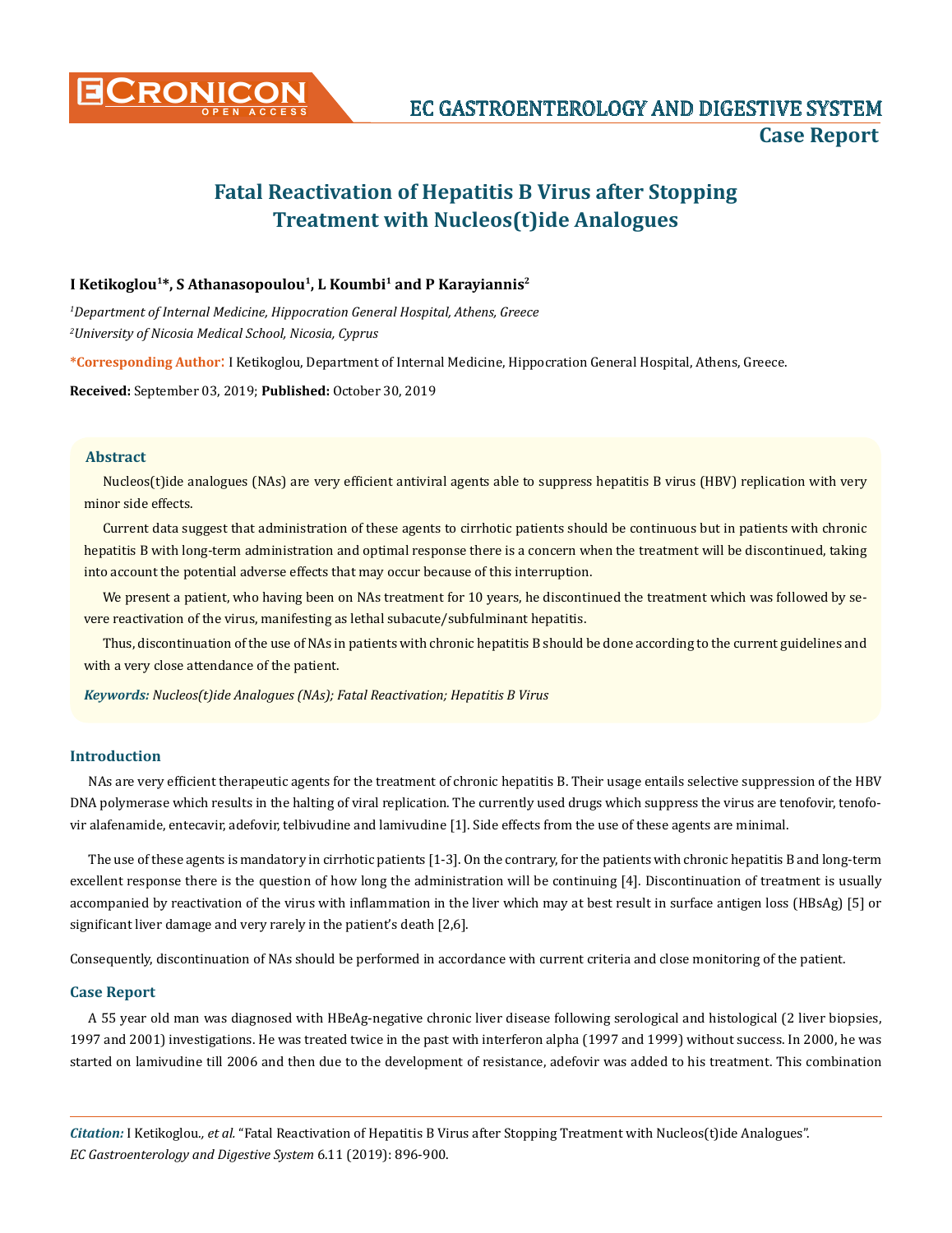therapy lasted till June 2010 when the patient stopped treatment. Then HBV DNA was undetectable and the levels of transaminases were within normal limits. The patient was advised to have transaminase level measurements on a monthly basis.

Three months later, the patient was presented with jaundice, complaining of tiredness and anorexia without fever. The patient reported urine hyperpigmentation and fecal discoloration. Clinical examination revealed, BP 140/80 mm Hg, pulse 80/min, chest and heart examination normal. Abdominal examination revealed a slightly palpable liver. No splenomegaly and no ascites were detected. Neurological examination was normal and he was well orientated. The biochemical measurements were: ΑSΤ 2690 IU/ml, ALT 3382 IU/ml, total bilirubin 23.7 mg%, direct bilirubin 15 mg %, PT 16.7 sec, INR 1.4, and AFP 17.3 ng/ml. HBV serological markers were: HBsAg -positive, HBeAg -positive, anti-HBc -positive, anti-HBe-negative, anti-HBs-negative. The HBV DNA level by PCR was extremely high at 10<sup>8</sup> IU/ML using the Taqman assay. PCR amplification of the polymerase region showed that the patient was infected with a genotype D HBV, subtype ayw. Amino-acid sequence alignment revealed no substitutions associated with NAs analogue treatment.

#### **Course of the disease**

The general health of the patient was deteriorating every day. Immediately after the patients admission into the hospital, tenofovir and entecavir treatment were initiated. On the second week of the hospitalization, there was a rise in the level of bilirubin (from 23 mg% to 35 mg%), an increase of the INR (from 1.4 to 1.6), a decrease in the levels of transaminases (from 3382 to 924 IU/ml), while the regeneration of the liver was satisfactory (AFP 286.3 from 17.3 ng/ml). By the end of the second week the patient developed ascites with a slight decrease in the size of the liver as was noted by ultrasound examination. Diuretic treatment was started with spironolactone 100 mg and furosemide 40 mg daily with reduction of ascitic fluid. At the end of the third week bilirubin was raised to 43 mg%, INR was raised to 1.8, while the transaminase levels were reduced to  $1/10<sup>th</sup>$  of those at presentation (SGPT 312, SGOT 251 IU/ml). HBVDNA levels were decreased to 10.000 IU/ml.

On the fourth week of hospitalization the patient developed a respiratory infection with high fever. Radiologically there was opacity at the middle lobe of the right lung. He was given cefotaxime with quick amelioration of his condition. But the shrinkage of the liver was still ongoing, INR was raised to 2.3, there were further decreases in the levels of transaminases (SGPT 94, SGOT 91 IU/ml), cholesterol was quite low (18 mg%) and AFP was reduced to 21 ng/ml. At the end of the fifth week of the hospitalization the patient presented hepatic encephalopathy and finally died of septic shock.

#### **Discussion and Conclusion**

The administration of NAs is the most effective way to suppress HBV. The use of the newer NAs (tenofovir and entecavir) long-term have proved that both have a high barrier to resistance, being 0% for tenofovir and around 3.1% for entecavir [7]. The usage of these agents must be continuous in cirrhotic patients because the discontinuation of treatment has detrimental consequences usually with the death of the patient [2,8].

The discontinuation of the treatment in patients with chronic hepatitis B is one of the most controversial topics in the management of chronic hepatitis B. In a systematic review [4] of 25 studies with 1716 patients the durable virological remission (VR) after the discontinuation of treatment with NAs showed that for HBeAg- positive patients the VR was 62.5%, 53.34%, 51.5% at 12, 24, 36 months after the discontinuation and for HBeAg- negative the respective VR was 43.7%, 31.3%, 30.1%. After discontinuation of treatment, in all patients there is a risk of virus activation that may elicit an immune response that may at best cause surface antigen (HBsAg) loss or cause mild or severe liver inflammation with the risk of transition to cirrhosis or rarely in the development of subacute/subfulminant liver failure, leading to death [9].

In the literature [2,8], rare cases of death are reported in persons with chronic hepatitis B who stopped treatment with NAs. The existence of cirrhosis of the liver makes the situation more difficult and more dangerous. So patients with cirrhosis should never stop treatment with NAs.

*Citation:* I Ketikoglou*., et al.* "Fatal Reactivation of Hepatitis B Virus after Stopping Treatment with Nucleos(t)ide Analogues". *EC Gastroenterology and Digestive System* 6.11 (2019): 896-900.

897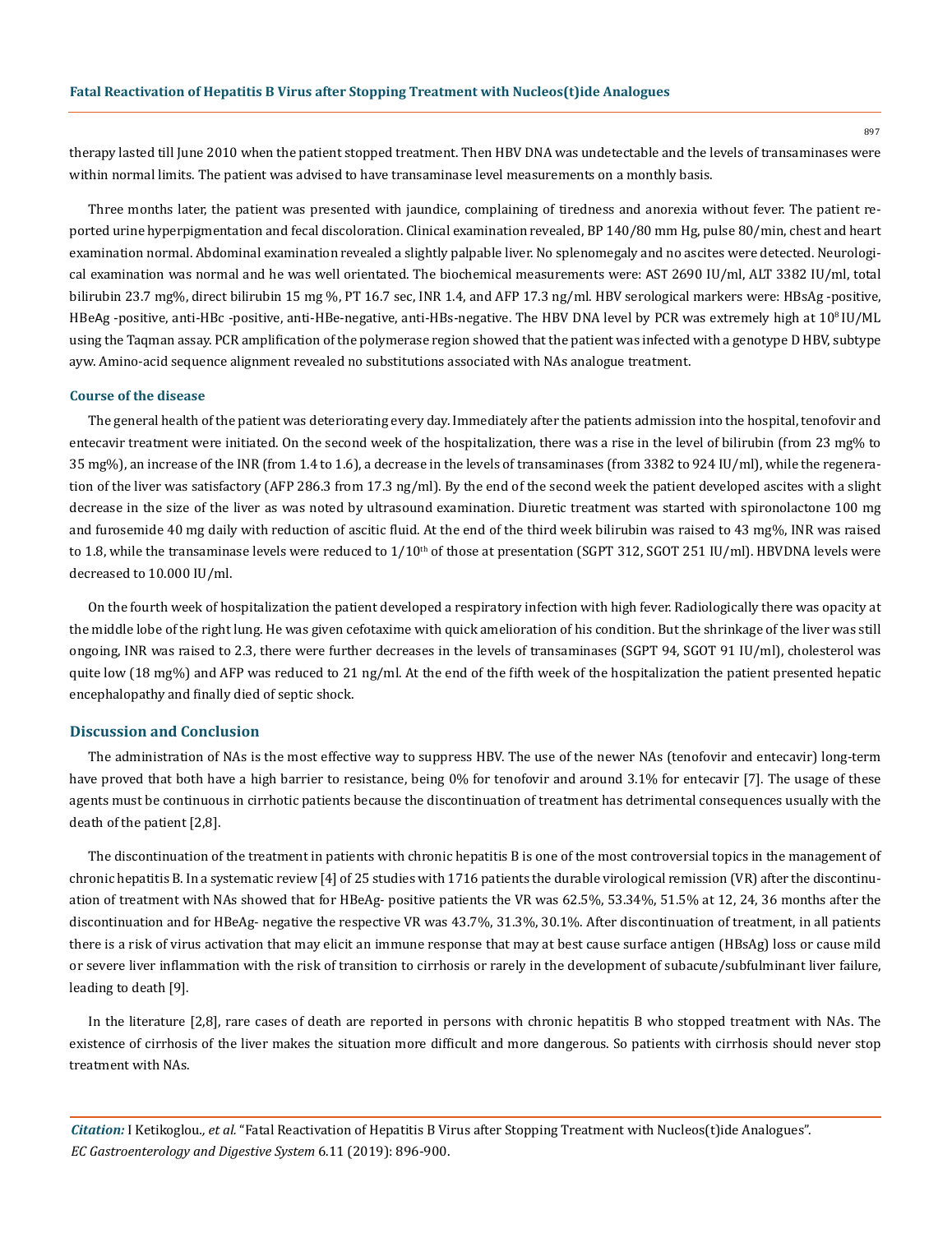## **Fatal Reactivation of Hepatitis B Virus after Stopping Treatment with Nucleos(t)ide Analogues**

898

Our patient had been administered a combination of adefovir with lamivudine for 4 years, subsequent to 6 years of monotherapy with lamivudine. The patient was not cirrhotic and his general health and laboratory examinations were normal with undetectable HBV DNA. Three months after cessation of the treatment the patient presented with jaundice, very high levels of viral load  $(10^{\rm s}$  IU/ml), seroconversion (from anti-HBe-positive to HBeAg-positive) and raised transaminases. These phenomena appeared after the interruption of NAs which caused an increase in viral load as well as the initiation of the immunological reaction, with reactivation of T lymphocytes against the virus. The administration of tenofovir and entecavir did not ameliorate the situation. At the end of the third week of hospitalization the level of HBVDNA dropped to 10.000 IU/ml, but in spite of this, the patient continued to deteriorate. The cascade of immunological reaction had started and was impossible to stop.

The levels of transaminases continued to decline (Figure 1), but bilirubin was stabilized around 40 mg%. The coagulation index was worsening (INR 4.5). Cholesterol was reduced from 132 to 16mg%, a sign of very severe liver damage. AFP which is an index of regeneration of the liver, had an initial rise in the middle of the second week and then progressively dropped to 10 ng/ml. This transient rise was very hopeful for a good outcome but later its fall was rapid.



*Figure 1: Progressive shrinkage of liver size and production of ascitic fluid.*

Very impressive was the shrinkage of the liver as we noted it by performing ultrasound examination every day. Also, there was the emergence of ascites as a result of decompensation of the liver function (Figure 2). As feared, the patient presented signs of infection despite the quarantine measures taken. This affected the respiratory system. In spite of an initial improvement the patient developed septic shock and he died. The course of the patient was that of a subacute /subfulminant hepatitis, a situation that most of the times leads to patient death if liver transplantation does not take place, which is the only therapeutic approach in such patients.

*Citation:* I Ketikoglou*., et al.* "Fatal Reactivation of Hepatitis B Virus after Stopping Treatment with Nucleos(t)ide Analogues". *EC Gastroenterology and Digestive System* 6.11 (2019): 896-900.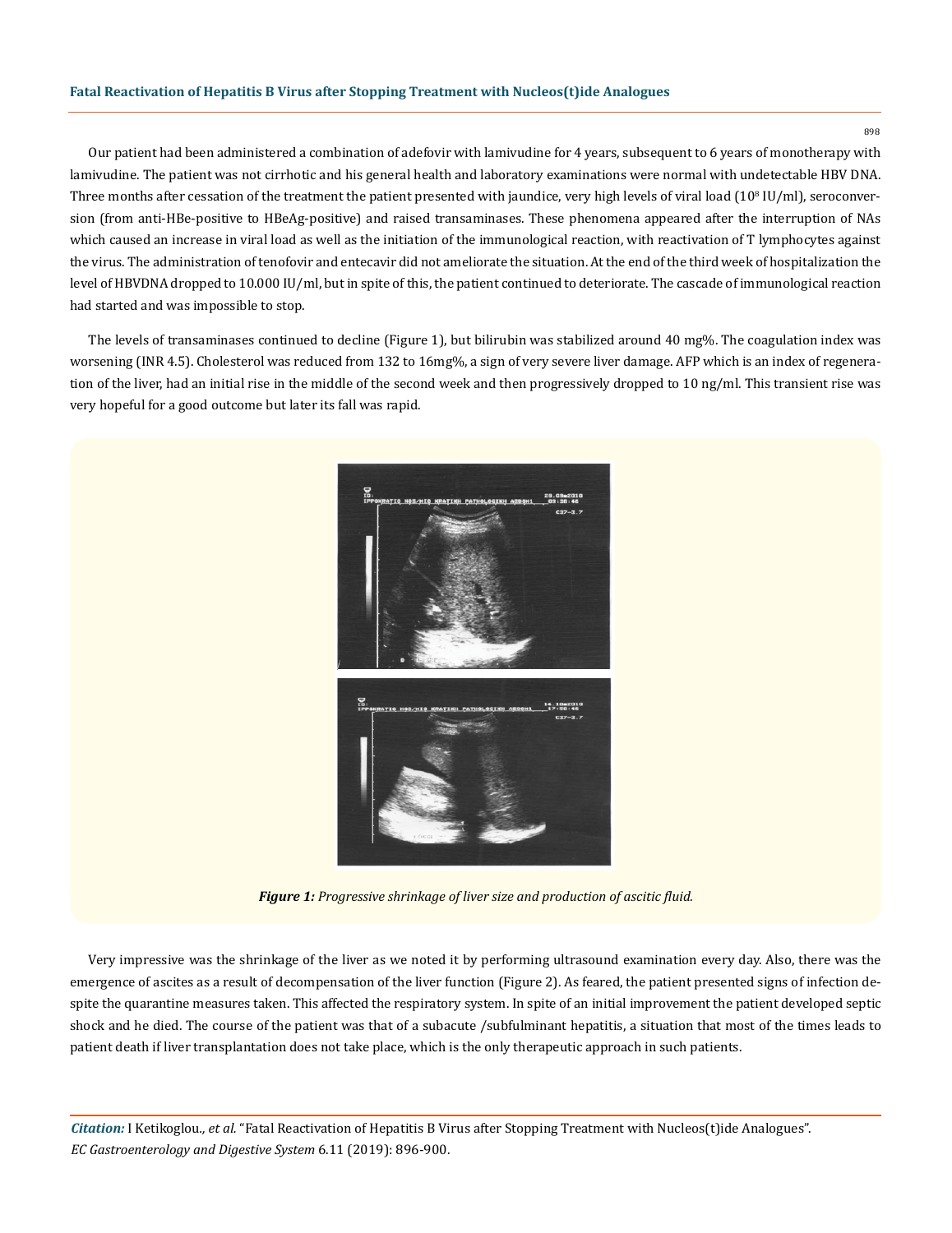

*Figure 2: The declining course in transaminase levels as indicated during the patient΄s hospitalization.*

There is a great deal of concern about the strange course of this patient. There is a tremendous increase in viral load within three months and seroconversion from HBeg- negative to HBeAg- positive. Histological examinations of the liver did not reveal liver cirrhosis and there is the question if they were representative. On the other hand the sequential genome examination of the virus did not reveal any peculiarities [10].

Finally, we propose for the patients with chronic hepatitis B under NAs who are going to stop this treatment to be under strict medical attention, with at least the first three months, monthly measurement of ΗΒV DNA and transaminases.

# **Bibliography**

- 1. [European Association for the Study of the Liver. "EASL clinical practice guidelines: Management of chronic hepatitis B virus infection".](https://www.ncbi.nlm.nih.gov/pubmed/28427875)  *[Journal of Hepatology](https://www.ncbi.nlm.nih.gov/pubmed/28427875)* 67.2 (2017): 375-398.
- 2. Lim SG., *et al*[. "Fatal hepatitis B reactivation following discontinuation of nucleoside analogues for chronic hepatitis B".](https://www.ncbi.nlm.nih.gov/pubmed/12235087) *Gut* 51.4 [\(2002\): 597-599.](https://www.ncbi.nlm.nih.gov/pubmed/12235087)
- 3. Jeng WJ., *et al*[. "Off-therapy durability of response to entecavir therapy in hepatitis B e antigen-negative chronic hepatitis B patients".](https://www.ncbi.nlm.nih.gov/pubmed/23744454)  *Hepatology* [58.6 \(2013\): 1888-1896.](https://www.ncbi.nlm.nih.gov/pubmed/23744454)
- 4. Papatheodoridis G., *et al*[. "Discontinuation of oral antivirals in chronic hepatitis B: a systematic review".](https://www.ncbi.nlm.nih.gov/pubmed/27100145) *Hepatology* 63.5 (2016): [1481-1492.](https://www.ncbi.nlm.nih.gov/pubmed/27100145)
- 5. Hadziyannis SJ., *et al*[. "Sustained responses and loss of HBsAg in HBeAg-negative patients with chronic hepatitis B who stop long-term](https://www.ncbi.nlm.nih.gov/pubmed/22659218) [treatment with adefovir".](https://www.ncbi.nlm.nih.gov/pubmed/22659218) *Gastroenterology* 143.3 (2012): 629-636.

*Citation:* I Ketikoglou*., et al.* "Fatal Reactivation of Hepatitis B Virus after Stopping Treatment with Nucleos(t)ide Analogues". *EC Gastroenterology and Digestive System* 6.11 (2019): 896-900.